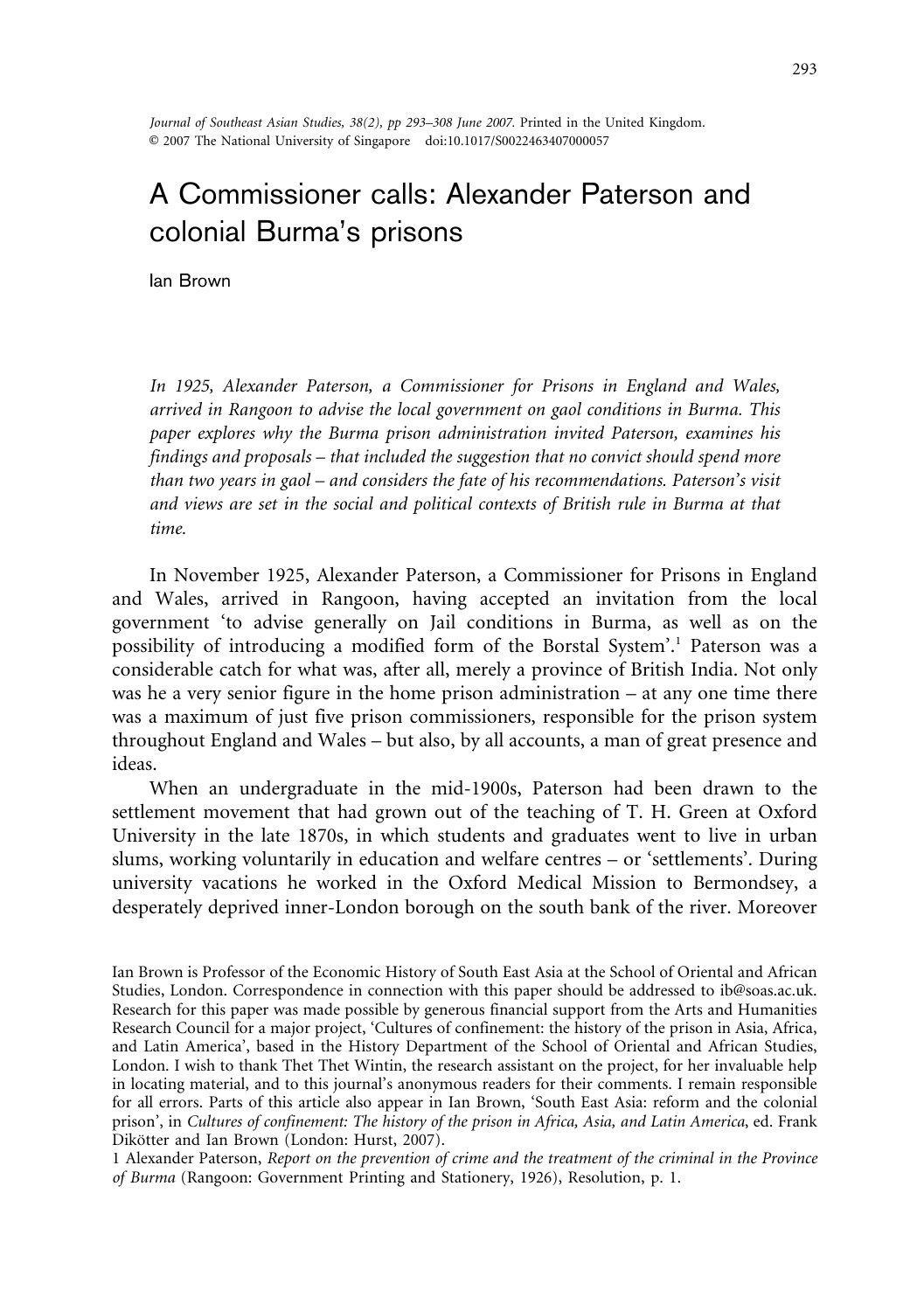on graduating in 1906, with a Third in *literae humaniores*, the honours course in classics, philosophy, and ancient history at Oxford, Paterson settled in Bermondsey, in one of the worst tenements on the riverside, where he was to live, except for the years of war service, for the following two decades. In 1908 Paterson became a director of the newly formed Borstal Association, responsible for the supervision of youths released on licence from Borstal institutions, and in 1911 he was appointed Assistant Director of the Central Association for the Aid of Discharged Prisoners, in which capacity he made monthly visits to every convict prison in the country to assess the needs of inmates due for release. On the outbreak of war in 1914, he enlisted in the Bermondsey battalion, serving in France, first as a private and later as captain. During the war, he was badly wounded, mentioned in dispatches, twice recommended for the Victoria Cross, and decorated with the Military Cross. Afterwards, he held a senior post in the Ministry of Labour, until, in 1922, aged just 38, he was appointed a Commissioner for Prisons, a position he would hold until he retired in 1947.

Paterson was a progressive, in the words of his Times obituary, 'one of the greatest of prison reformers'. His central principle was that prison almost invariably induced a mental and moral deterioration in its inmates, while its first purpose should be to reform and rehabilitate. Two of his best-known aphorisms were 'It is impossible to train men for freedom in a condition of captivity' and 'Men come to prison as a punishment not for punishment.' Although Paterson never became chairman of the Prison Commission, all accounts agree that it was his 'imagination and inventive force' that drove the work of the commission between the mid-1920s and the mid-1940s. These were the 'Paterson years'. In other words, the figure who arrived in Rangoon in late 1925 was no grey bureaucrat but, even at that early stage of his career, a powerful voice in the world of prison administration.<sup>2</sup>

## Questioning colonial Burma's prisons

The prison system that Alexander Paterson had come to advise was certainly heavily used. In the mid-1910s the average daily inmate population as a proportion of Burma's total population was just under 140 per 100,000.<sup>3</sup> The corresponding figures for the United Provinces and Bengal were, respectively, a little over 50 and just under 30. In other words, an inhabitant of Burma was almost three times more likely to be sent to prison than an inhabitant of the United Provinces, and almost five times more likely than an individual in Bengal. Yet despite this heavy use, in the early 1920s Burma's senior prison administration was openly questioning the effectiveness of the prison as a modern institution for the treatment of the criminal, and, specifically, the capacity of Burma's gaols to reform and rehabilitate.

<sup>2</sup> Basic accounts of Alexander Paterson's career and achievements can be found in The dictionary of national biography. Supplement 1941-1950 (Oxford: Oxford University Press, 1959), pp. 658-61; The Times, 10 Nov. 1947 (obituary); and Rupert Cross, Punishment, prison and the public: An assessment of penal reform in twentieth century England by an armchair penologist (London: Stevens, 1971), pp. 29–37. For a detailed, scholarly assessment, see W. J. Forsythe, Penal discipline, reformatory projects and the English Prison Commission 1895-1939 (Exeter: University of Exeter Press, 1991). And for the voice of the man himself, see Paterson on prisons: Being the collected papers of Sir Alexander Paterson M. C., M. A., ed. S. K. Ruck (London: Frederick Muller, 1951).

<sup>3</sup> Calculated from Report on the Prison Administration of Burma (henceforth RPAB), 1915, Statement A.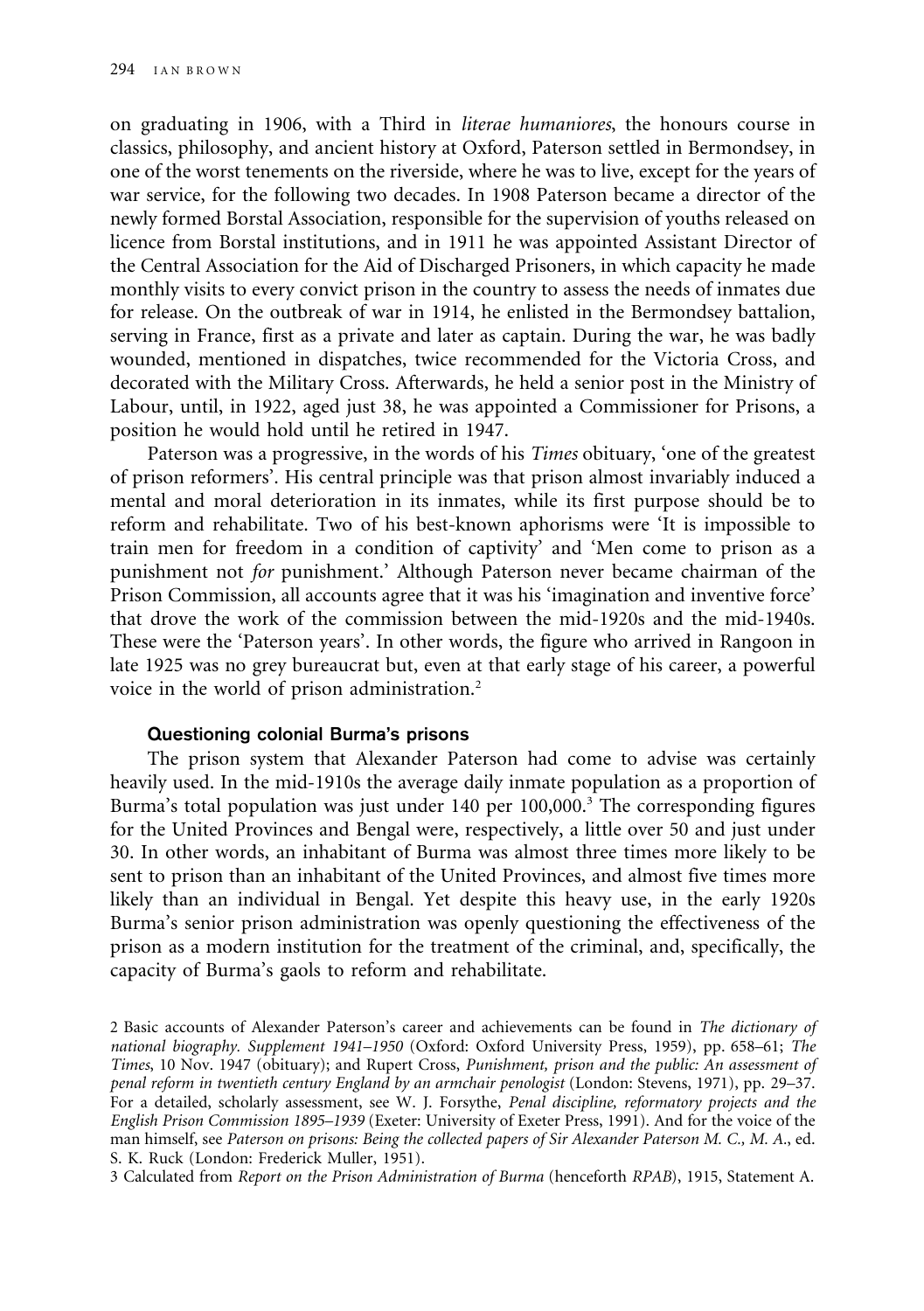This questioning ignited  $-$  though the issue had arisen a few years earlier  $-$  in the aftermath of the publication of the report of the Indian Jails Committee of 1919-20. The resolution on the 1921 report on the prison administration of Burma noted the committee's view that 'efforts should be made to concentrate upon reformative treatment' in the gaols of British India.<sup>4</sup> As if in direct response, in the 1921 report itself, the Inspector General of Prisons, Burma, Major H. H. G. Knapp, declared that while there was nothing in the 'physical or mental make-up' of the Burmese criminal that would prevent him from being 'reformed' and made 'fit for freedom', he, the Inspector General, remained sceptical 'as to the possibility of reforming him within the walls of a jail'.<sup>5</sup> The following year, 1922, Major Knapp posed the fundamental question. 'With what object do we put men into prison? [After all the] prison system [is] a comparatively modern method of dealing with delinquents, and so may be said to be still on trial.<sup>76</sup> Responding to his own question, he outlined the standard points. But his position was that, with respect to a number of them, the prison was failing. It did not deter crime. Neither did it reform the criminal: 'We must, I fear, admit that our jails are not, and probably cannot be made, reformatories.<sup>7</sup> They were failing to reform in part because, in Burma's prisons, hardened criminals were freely associating with the casuals, and thus contaminating them. But more fundamentally, Major Knapp continued, a man sent to prison  $-$  by implication, any prison, anywhere in the world  $$ rapidly learnt to adapt to the gaol routine, learnt to survive and perhaps prosper. But that process of adapting was the worst possible training for life back in society: 'Many of our "good" prisoners [that is, those who adjusted well to the prison regime] leave jail thoroughly bad citizens.'<sup>8</sup>

Some men do make themselves fit for freedom while in jail, but they are few, and they do it in spite of, and not because of, the jail system. I do not believe it is possible to fit a man for freedom so long as he is kept in unnatural surroundings... [we should] explore fully every alternative to jail ... The direction of prison reform should have as its aim the closing of jails rather than the building of more of these costly institutions.<sup>9</sup>

Presumably few heads of a prison administration, anywhere, can have called for the closing of gaols, at least publicly, as here.

Major Knapp retired in 1924. His successor, Major P. K. Tarapore, was of a similar mind, aware that, as he put it in one of his first annual reports, 'prison methods are fast changing'.<sup>10</sup> In an early initiative, he proposed the introduction of Borstal institutions and a probation service, both alternatives to prison - and both clearly Paterson territory.<sup>11</sup> Major Tarapore was also eager to learn from the experience of prison administrations elsewhere, and to engage with the most recent penological thinking and practice. In 1924 he visited gaols in Madras, Bengal, Bombay, United Provinces,

4 RPAB, 1921, Resolution, p. 11. 5 RPAB, 1921, p. 6. 6 RPAB, 1922, p. 14. 7 Ibid., p. 15. 8 Ibid., p. 15. 9 Ibid., p. 16. 10 RPAB, 1925, p. 20. 11 RPAB, 1924, p. 22.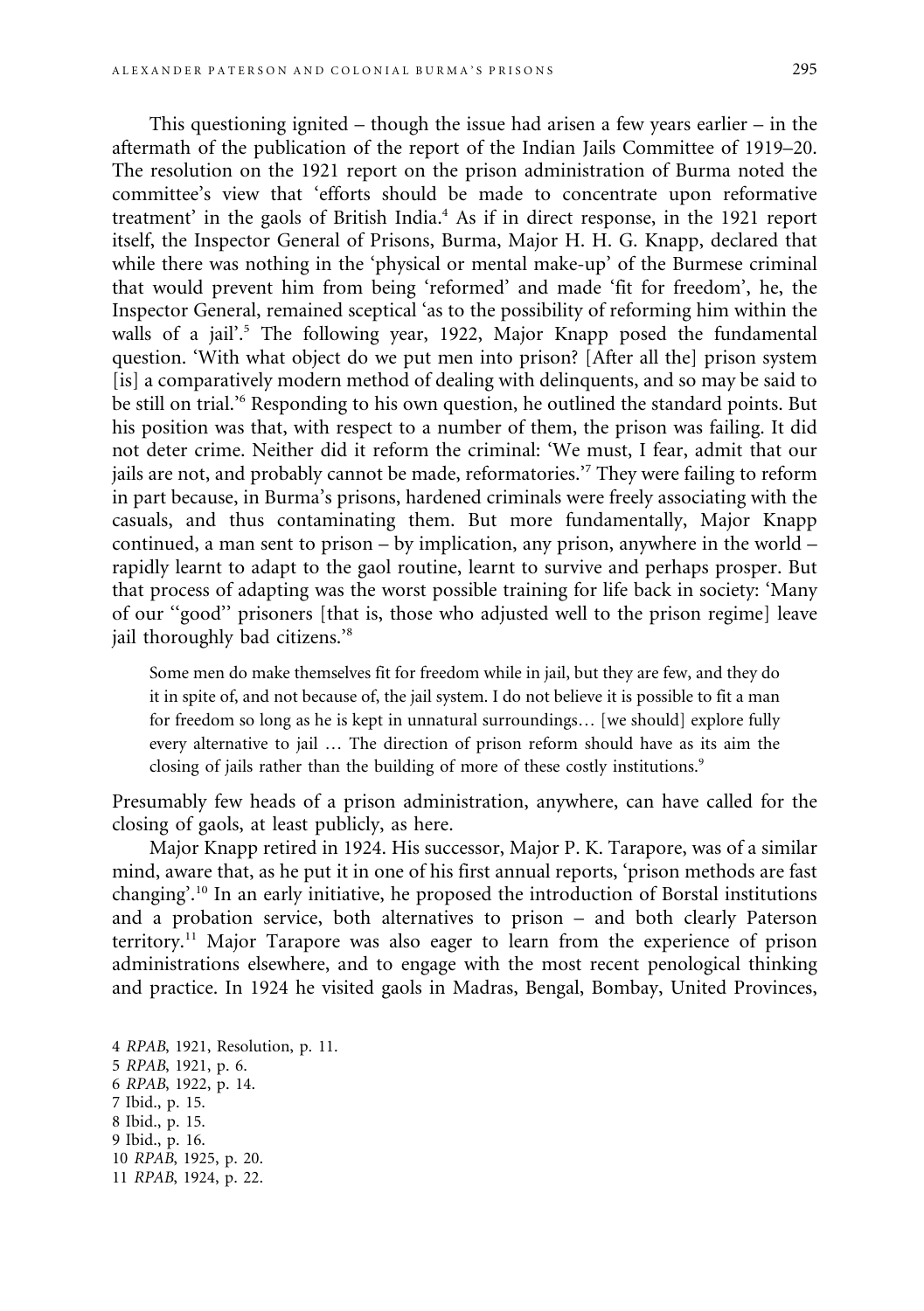and Central Provinces.<sup>12</sup> And while on leave in Europe in the same year, he took the opportunity to examine closely prison administration in England. Here, surely, the Inspector General met the recently appointed Prison Commissioner, their like-minded approach to the treatment of the criminal was discovered, and the plan for Paterson to visit Burma was hatched.

Paterson spent four months in the province, and was characteristically energetic. In addition to gathering and working his way through a substantial body of data and opinion, he inspected most of the important gaols, visited the penal settlement in the Andaman Islands, examined possible sites for a training school for young offenders, and delivered public lectures in Rangoon on crime and the treatment of the criminal.<sup>13</sup> He also led a jungle camp for young offenders, 16 inmates of the juvenile gaol at Meiktila - murderers, dacoits, rapists, and thieves. In this he was assisted by a Burmese, Pe Maung Tin, Professor of Oriental Languages at Rangoon University, and three other Europeans, an official from the Borstal Association in England, the government's advisor on physical training, and a captain in the Burma police. For a week, with no guards, the community built a road, worked through tough physical exercises, played team games and swam in the lake, sang songs, studied Burmese history, and were instructed in Buddhism by a local monk.<sup>14</sup> As the group had set off for the camp, '[t]he betting in the clubs of Rangoon was 10-1 against [Paterson] returning alive'.<sup>15</sup> But at the end of the week, Paterson and his colleagues emerged unscathed, while the 16 convicts – 'smiling lads' – returned to the Meiktila gaol to complete their sentences.

#### Paterson's report

Alexander Paterson's Report on the prevention of crime and the treatment of the criminal in the Province of Burma was published by the Burma government in 1926. It is divided into three parts. The first considers the causes of crime in Burma and its prevention, the second, the treatment of young offenders. But the focus here is on the final part of the report, which focuses on Burma's gaols and the punishment of the province's convicts.

Paterson opened with some big numbers. Burma, with a population of roughly 13 million, was sending about 20,000 men to prison each year. Two-thirds were being sent for the first time; and five out of six inmates had been convicted of some crime against property, such as theft, housebreaking, or fraud. On any one day, Burma's gaol population numbered some 16,000:

No one visiting the great jails of Burma, studying first the 2,600 first offenders at Rangoon, and then the 2,500 habitual prisoners at Insein, can forbear from asking the simple question - what is the good of it all? What purpose has been served by dragging all these men from earning a livelihood with their wives and families (as the majority of

<sup>12</sup> Ibid., pp. 20-1.

<sup>13</sup> Paterson, Report on the prevention of crime, Resolution, p. 1. This would appear to have been Paterson's first visit to Asia – he also visited Ceylon to offer advice on the prison administration – and his last.

<sup>14</sup> Paterson published a brief account of the week, 'A Borstal camp in Burma', in the Rangoon Gazette Weekly Budget, 8 Mar. 1926, p. 22. The account was republished in Paterson on prisons, pp. 179-82. 15 Paterson on prisons, p. 13, footnote 1.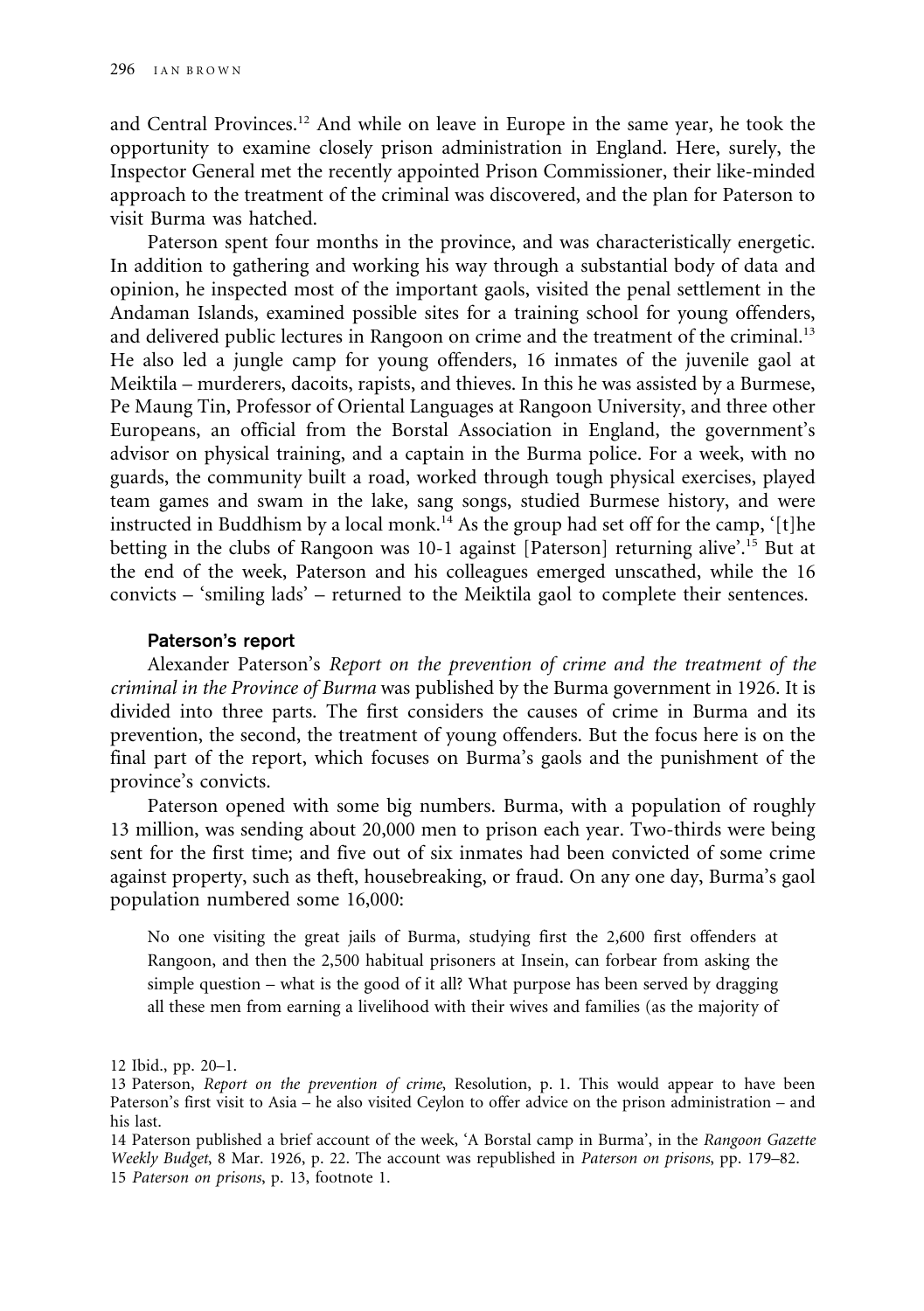them were doing) and enforcing upon them this highly artificial life within walls, where they do very little work and cost the Province over 20 lakhs every year? What effect has it on them or the world outside? Can no more effective and less expensive way be found to meet the end for which prisons were designed?<sup>16</sup>

#### And later:

The main criticism of the jails of Burma ... is that there are too many people in them... There has been little clear thinking on the subject of prisons, their purpose, their method and their effect, among the general community. They are accepted as necessary and convenient evils, with a hope that they are not too expensive ... Committal to prison is the refuge for a community that will not take the trouble to think of any other way of dealing with a troublesome person.<sup>17</sup>

Paterson proposed three measures that would, he suggested, roughly halve Burma's prison population. The first two were modest in both nature and potential impact – the introduction of a probation scheme, open principally to first offenders, young and old, and the creation of residential schools for young offenders, aged 14-18. His third was more radical. Paterson proposed that normally no convict should be held in prison for more than two years:

It is very doubtful whether after two years any good is done to a man by further detention in the circumstances of jail-life. He will get used to it, relapse into the halflight of a monotonous regime, lose count of time and space, and become daily more fitted to be a prisoner than a free man.<sup>18</sup>

It followed that the prison should focus on the initial reform of the convicted criminal, instilling in him discipline and the habit of hard work.<sup>19</sup> At the end of two years, which should see the completion of that initial reform of character, convicts – of course only those sentenced to more than two years - would be 'at the disposition of the state'. First offenders, except those convicted of murder or dacoity, would be organised into labour gangs and, under the direction of the Public Works Department, be put to work on road construction or the clearing of forest for cultivation. They would be joined by wives and families, live in temporary structures close to the work site, and be paid the wages of a free labourer. There would be no guards. Idle workers would be returned to the prison. In contrast, habitual offenders, again except those convicted of murder or dacoity, would be sent to an island settlement - Paterson identified Cocos Island and the island of Pyinzalu, on the southern edge of the delta, as possible sites. There they would be free within the limits of the settlement, would again be joined by wives and families, and would be expected to be self-supporting, perhaps from the processing of the coconuts that grew locally in abundance. Finally, Paterson proposed that murderers and dacoits would not be subject to the initial two years of imprisonment but rather, on conviction, would be sent immediately to the penal

16 Paterson, Report on the prevention of crime, p. 46.

19 Ibid., pp. 63-7.

<sup>17</sup> Ibid., pp. 61-2.

<sup>18</sup> Ibid., pp. 62-3.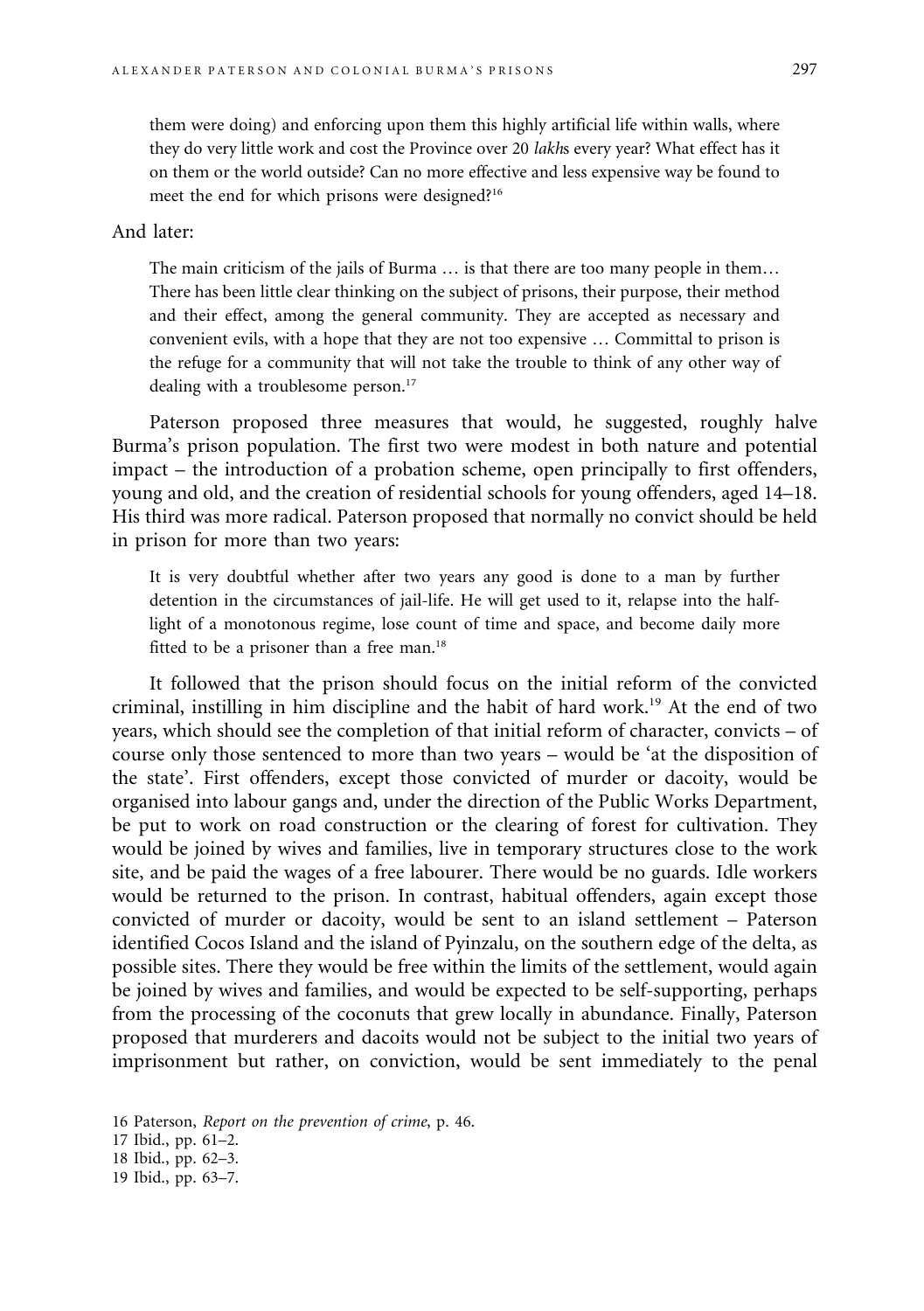colony in the Andaman Islands. These convicts too would be joined by wives and families.

Paterson's first concern in this final part of his report was, therefore, a sharp reduction in Burma's prison population - since long-term imprisonment left men even less fitted to live an honest life outside. His second was an improvement in the gaol staff, to ensure that short terms in prison, in contrast, would indeed reform and rehabilitate Burma's criminals. Starting at the most senior level, Paterson noted that in 27 of the 31 gaols in the province, the post of prison superintendent was being held on a part-time basis  $-$  'a few spare hours'  $-$  by the local civil surgeon:

They sign their names upon a hurried series of forms, they hear applications from, and administer justice among, prisoners whose language is usually a closed book to them. They are compelled to accept from the Chief Jailor and his subordinate jailors, not only their interpretation of all that a prisoner says, but also their account of all that happens in the jail itself. Their conception of a jail rarely goes further than supposing all is well if the prison is clean, and the prisoners quiet, the accounts correct, and there are no escapes. They have neither the time nor the experience to face such a pungent question as to whether a man is worse or better for spending five years in their jail.<sup>20</sup>

Paterson proposed that a full-time superintendent be appointed for each gaol in the province and, moreover, that each prison superintendent be required to speak to 'his' prisoners in Burmese.

Immediately below the superintendent were the gaolers of various rank – chief gaoler, deputy gaoler, and gaoler – some 150 in all across Burma's prison system. According to Paterson, within the prison staff, only the gaolers (together with the convict officers, to be considered below) spoke Burmese, and understood, in its broader sense, the inmates. Partly for this reason, and partly because the superintendent was usually absent, the gaolers ran the administration of their prison: 'very little ... can be done without them'.<sup>21</sup> Paterson proposed that the number of gaolers be increased, their working hours reduced and promotion from chief gaoler to superintendent be opened up.

Below the gaolers were the prison warders, roughly 1,000 across all Burma's prisons. The warders were Indians, recruited mainly from the United Provinces.<sup>22</sup> Several attempts were made around this time to appoint locals - in 1926 Burman warders were employed at the Tharrawaddy and Mandalay gaols 'as an experimental measure' – but with little success.<sup>23</sup> The absence of Burmans might be explained in part by their reluctance to seek work in a sector where Indian domination was now complete, not least because the entrenched Indians would not have welcomed Burman

23 RPAB, 1926, p. 10.

<sup>20</sup> Ibid., pp. 53-4. Not only the 27 part-time superintendents but also, Paterson noted, three of the four full-time prison superintendents were medical men – members of the Indian Medical Service. This point is taken up later.

<sup>21</sup> Paterson, Report on the prevention of crime, p. 54. Many, if not most, of the gaolers were European, some serving in Burma for decades and thus, presumably, fluent in Burmese. In 1900, first grade gaoler Lecun retired after 33 years service. He was presented with a gold watch by the Lieutenant-Governor; RPAB, 1900, p. 11.

<sup>22</sup> RPAB, 1923, p. 18.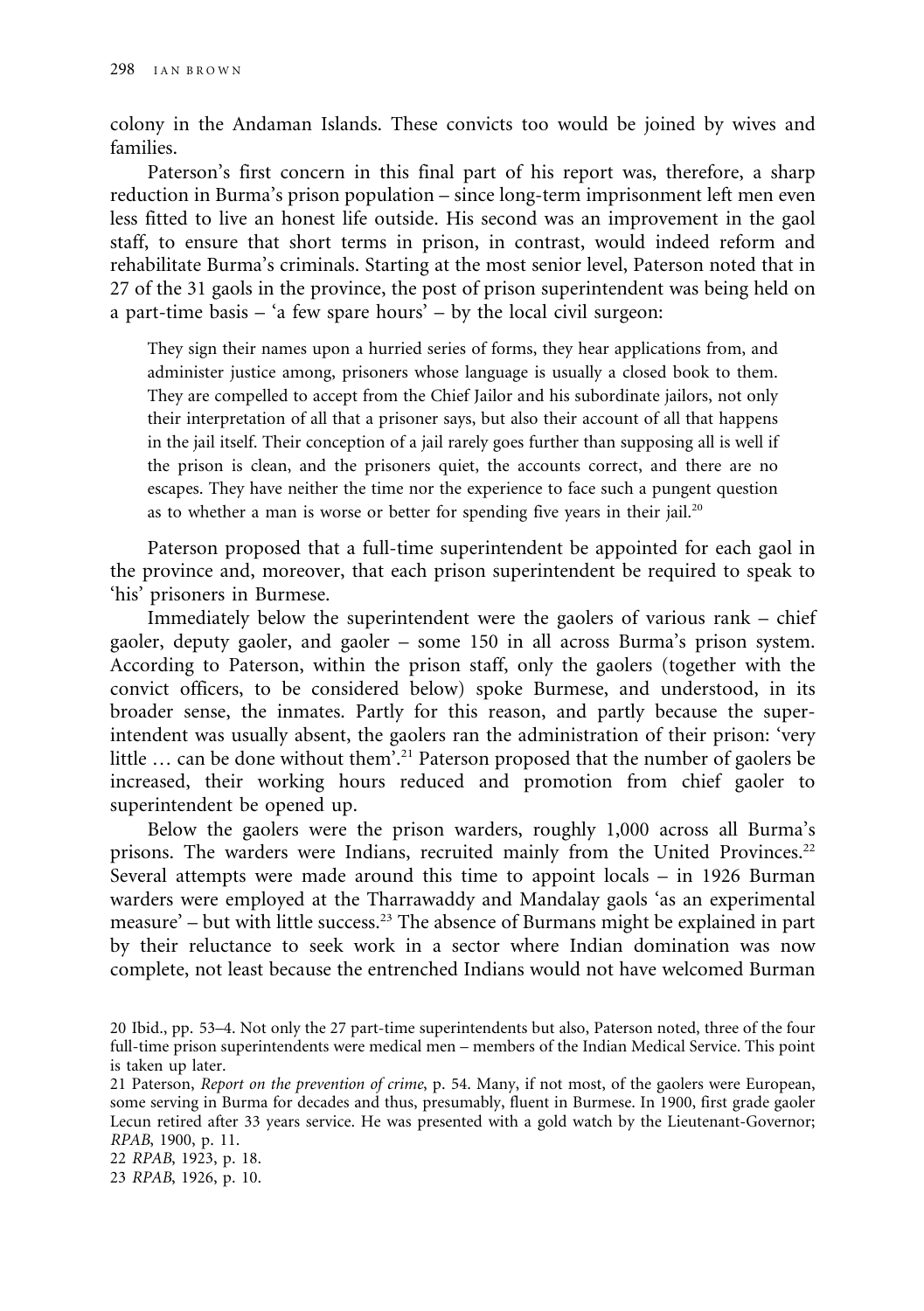interlopers. But also important was the low pay, a mere 20 rupees a month, clearly insufficient to attract Burmans. However, as Paterson pointed out, the low wages being offered to warders not only excluded the local population but also attracted merely the least able Indians, who, moreover, inevitably supplemented their meagre wages by all manner of illicit dealings – for example, smuggling tobacco and opium into the gaol. $^{24}$ But the failing of the Indian warders in Burma's prisons went far further than this: 'the Burman instinctively regards [the Indian] as inferior, and real discipline can never exist where those in authority are openly despised. The youngest prisoners may be seen openly flouting the control of their Indian warders.<sup>25</sup> Paterson proposed the gradual abolition of the Indian warder in Burma and the recruitment of Burmans in his place. The latter would require a substantial increase in warder wages, a reduction in working hours and an increase in numbers, and the opening up of promotion from warder to gaoler.

Below the warders, on the lowest level, were the convict staff, which had been selected from among the more trustworthy and less criminal inmates for positions as overseers, watchmen, and guards. According to Paterson, convicts were used in these positions in Burma's prisons not with the aim of reforming their character, which might be achieved by instilling in them a sense of responsibility and self-esteem, but simply in order to save money.<sup>26</sup> The convict staff received no pay but certain privileges - for example, noted in the annual report for 1905, special articles of bedding, an issue of meat or fish once a week, a twice daily smoke, and a piece of soap instead of sooji *muttee.*<sup>27</sup> Paterson's view on the use of convict staff was sharply divided. On the one hand, they were an absolutely vital element in the running of the province's gaols – in large part because the Indian warders immediately above them, unable to speak Burmese and despised by the Burmese prisoners, were so ineffective: 'Without the jailors and the convict warders, the whole system would collapse like a pack of cards.<sup>228</sup> On the other hand, it was clear that, all too often, convict staff used their position to exploit and abuse the ordinary inmates. The annual reports on Burma's prison administration in this period often included accounts of convict staff stealing from prisoners, and assaulting and terrorising those in their charge.<sup>29</sup> 'The system of convict officers, overseers and night watchmen', Paterson concluded, 'is cheap and nasty', and he proposed that the powers of the convict staff be reduced until they had no authority over other inmates.<sup>30</sup> The strengthening of the authority of the warders that would come with the replacement of the Indians by Burmans, would in itself 'put the convict officer in his proper place'.

Paterson made a number of further recommendations, some minor, others more substantial. He proposed the appointment of a 'controller of jail industries', who would

28 Paterson, Report on the prevention of crime, p. 55.

29 The rape of prisoners by convict officers was not uncommon; see, for example, a reference to the rape of a newly admitted prisoner by three convict staff in the Mandalay Gaol in 1915, in RPAB, 1915, p. 6. 30 Paterson, Report on the prevention of crime, p. 56.

<sup>24</sup> Paterson, Report on the prevention of crime, p. 55.

<sup>25</sup> Ibid.

<sup>26</sup> Ibid., p. 56.

<sup>27</sup> RPAB, 1905, p. 6. The literal meaning of *sooji muttee* is 'semolina mud' but by extension perhaps a form of coarse soil - the sense of sooji lies in its granular quality - used in washing the body. I am grateful to my colleagues. Dr Daud Ali and Dr Jeevan Deol, for these tentative insights.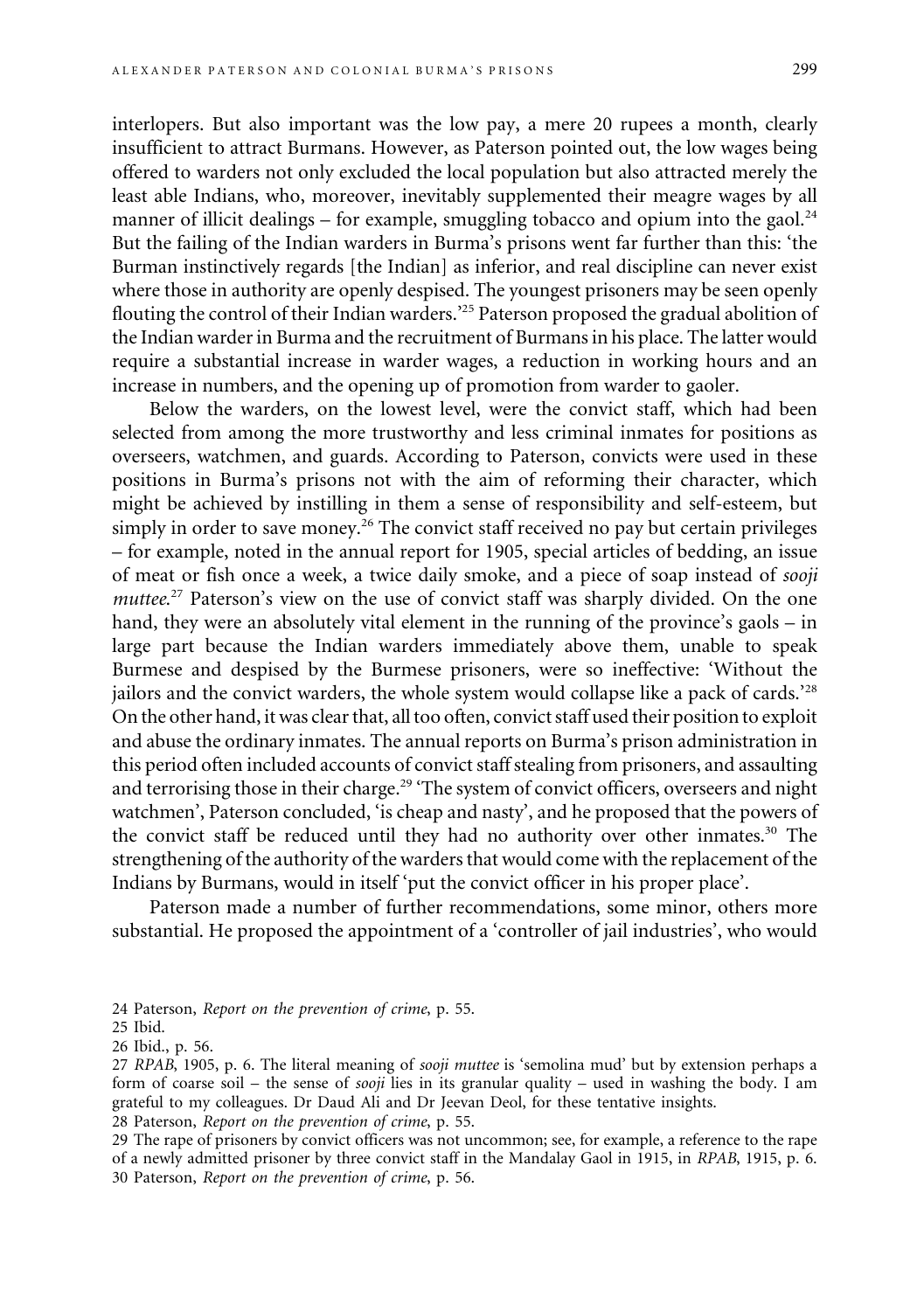more effectively organise the prison labour regime in the province, to ensure that each inmate was worked hard each day.<sup>31</sup> He also proposed the establishment of special gaols for men aged between 19 and 25, with a more demanding labour regime, more education classes, and '[t]wice a week route marches for ten miles in the surrounding country'.<sup>32</sup> It is interesting to note, however, that, although invited to Burma 'to advise generally on Jail conditions' in the province, Paterson felt no need to offer recommendations with respect to such basic conditions as the prison diet, medical provision, the inmates' sleeping, eating or working environment, educational and training provision, or the punishment regime – except that he recommended that the rattan cane be replaced by the cat-o'-nine-tails. No huge failures in the prison administration were identified, no horrors exposed, beyond the fact that such large numbers of Burmese found themselves in prison. This might suggest that Paterson found conditions and practices in Burma's prisons that were not vastly dissimilar from those in English gaols.

The Burma government's response was established in the Resolution published as the preface to Paterson's report. Some recommendations were accepted, others were already being implemented, and others still would be carefully considered. Thus the administration was already considering a scheme that would remove a number of inmates from Burma's overcrowded prisons to serve out their sentences in labour gangs, making roads, or working government-owned quarries. Indeed, in the late 1920s, two camp gaols, each located at a government stone quarry, were established, the first at Alon in the Lower Chindwin district (northwest of Mandalay) and the second at Mokpalin in Thaton district (east of Rangoon). In the mid-1930s, the two camp gaols, which were temporary structures, held one-eighth of Burma's convict population. At the time it received Paterson's report, the administration was also already in the process of appointing, as the Commissioner would propose, a Supervisor of Jail Industries. In mid-1931 a combined Borstal and Senior Training School, under a superintendent brought out from England, was opened at Thayetmyo in central Burma.<sup>33</sup>

Elsewhere, the Burma administration saw practical difficulties, even when it favoured Paterson's proposal. Thus although the administration had long been considering the establishment of a probation system - indeed this had been a recommendation of the Indian Jails Committee, 1919-20 - the initiative had floundered mainly over the problem of finding sufficient suitable probation officers in the province.<sup>34</sup> The administration had long wished to replace the Indian prison staff with Burmans; but Burmans had shown no inclination to apply for prison work. It had often considered reducing the use of convict staff – but to increase the number of paid prison staff was felt to be prohibitively expensive.

Finally, certain Paterson proposals were rejected outright by the Burma administration. Murderers and dacoits would not be sent to the Andaman Islands, since the government of India, whose territory this was, had recently abolished convict transportation.<sup>35</sup> The provincial administration would not be establishing its own

<sup>31</sup> Ibid., pp. 57-60.

<sup>32</sup> Ibid., pp. 51-2.

<sup>33</sup> Paterson, Report on the prevention of crime, Resolution, pp. 4-5; RPAB, 1927, pp. 10, 14; RPAB, 1928, p. 6; RPAB, 1931, p. 1; RPAB, 1935, p. 2.

<sup>34</sup> Paterson, Report on the prevention of crime, Resolution, pp. 3-4.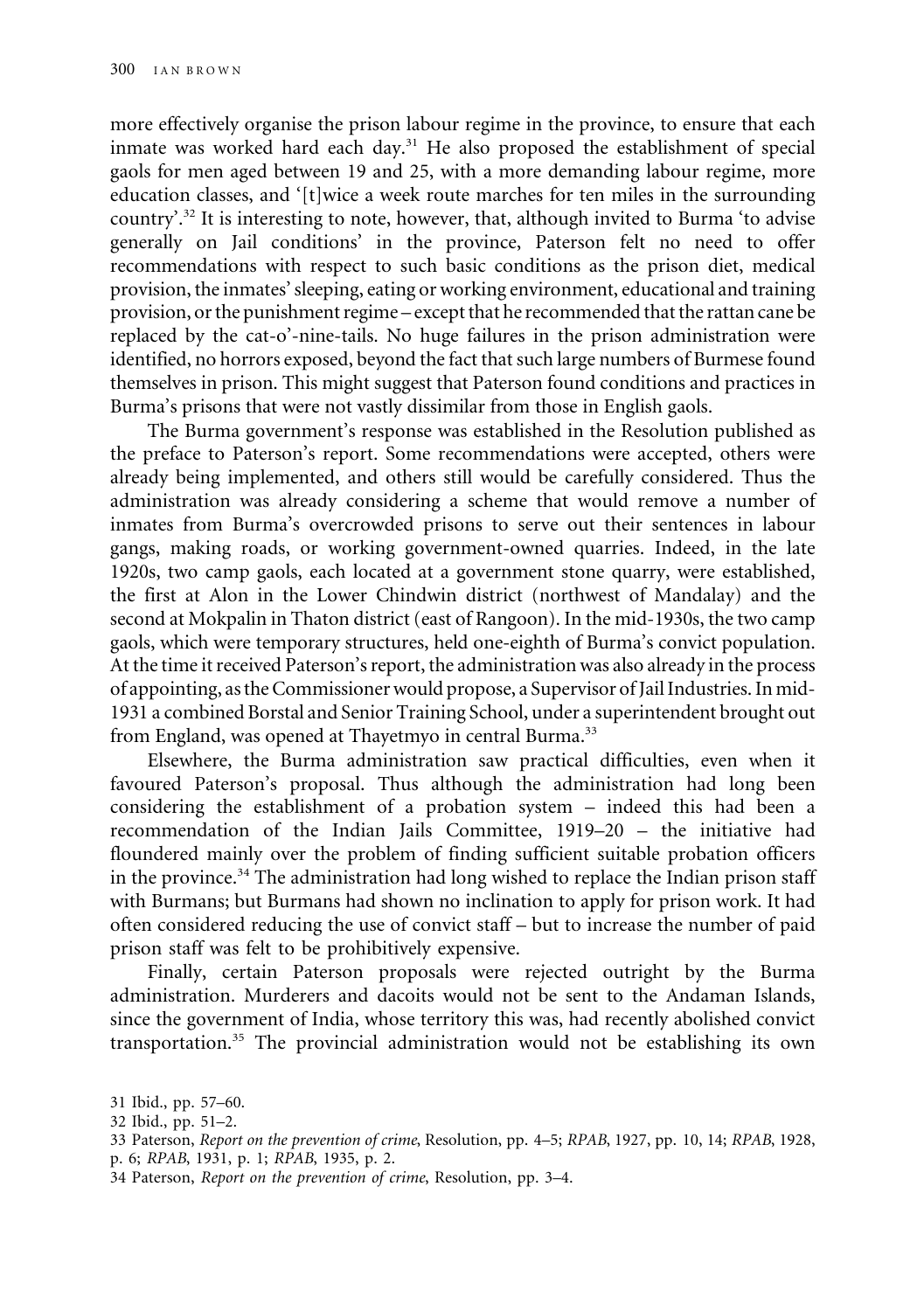island settlements for habitual offenders, although it had given the issue careful consideration, since suitable sites - extensive cultivable land, ease of access by ship throughout the year - could not be found. There remained Paterson's pivotal recommendation that 'no man should stay for more than two years in a walled jail', a proposition that invited the Burma government to rethink the very purpose of the prison, and to create a new structure that would more effectively reform and rehabilitate the criminal. The government dismissed it without comment. But then perhaps few administrations, at the time or since, would have embraced that radical position.<sup>36</sup>

### **Colonial Burma and penal thinking**

The main importance of Alexander Paterson's visit to Burma lies not in the poor response of the colonial government to his report. In practical terms, he did indeed achieve relatively little.<sup>37</sup> Rather, the importance lies in the insight it provides into the thinking within the Burma prison administration at that time and, in particular, into the Burma administration's relationships with the international community of prison administrators and thinkers, relationships that stood outside the formal structures of colonial government and imperial authority.

From the account above, it is clear that Paterson was not imposed on Burma by London. It was not the case that the India Office, faced with a crisis in Burma's gaols, was forced to dispatch a senior prison official to Rangoon to sort things out. Indeed the India Office was not involved in any way with the invitation to Paterson; there was no communication with either the local government in Rangoon or the Prison Commission in London.<sup>38</sup> Neither, it would appear, was it a case of the Burma government being forced to call in help from London to sort out a breakdown in the

37 One significant impact, outside government, must be noted. During his time in Rangoon, Paterson came to know Professor G. H. Luce and his Burmese wife, Daw Tee Tee, and undoubtedly talked with the couple about his earlier work among the young in south London. When Daw Tee Tee went to England later in 1926 to settle her two children in school, Paterson arranged for her to visit juvenile courts, Borstals, prisons, and correction homes. On returning to Burma, she began working with the street children of Rangoon, and in September 1928 established the Home for Waifs and Strays. Supported in large part by private contributions – the Rangoon Corporation and the Chinese Central Club also made substantial donations - by 1941 the home consisted of 12 buildings. In January 1942, with the Japanese advancing on Rangoon, the Luces were forced to leave Burma, and the home was closed. But they returned after the war, and re-established the home. In the late 1950s, the Luces, together with John Furnivall, occupied rooms on the second floor. In 1959, Daw Tee Tee received the Ramon Magsaysay Award for Public Service. This account draws on a posting on the Ramon Magsaysay Award website: http://www.rmaf.org.ph/Awardees/Citation/CitationLuceTee.htm (accessed 1 Dec.  $2006$ ).

38 The first reference to Paterson in the India Office files came in late November 1926 – following the publication of his report – in the preparation of an answer to a parliamentary question (22 Nov. 1926). There was a further reference a few months later (Minute, 7 Mar. 1927), when the India Office was being asked for copies of the report. On both occasions it was simply noted that Paterson had been invited to Burma 'without the intervention of the India Office'. Oriental and India Office Collections, L/PJ/6/1929: Files 2940, 3298.

<sup>35</sup> Ibid., p. 4.

<sup>36</sup> Ibid. That Paterson combined hard practicality with near-utopian vision was caught in the oneparagraph review of his report that appeared in the Rangoon Gazette Weekly Budget (13 Dec. 1926, p. 21). He was 'a man with his head among the stars and his feet on solid ground.' The reviewer was probably J. S. Furnivall. I am grateful to Bill Elkins for this last point.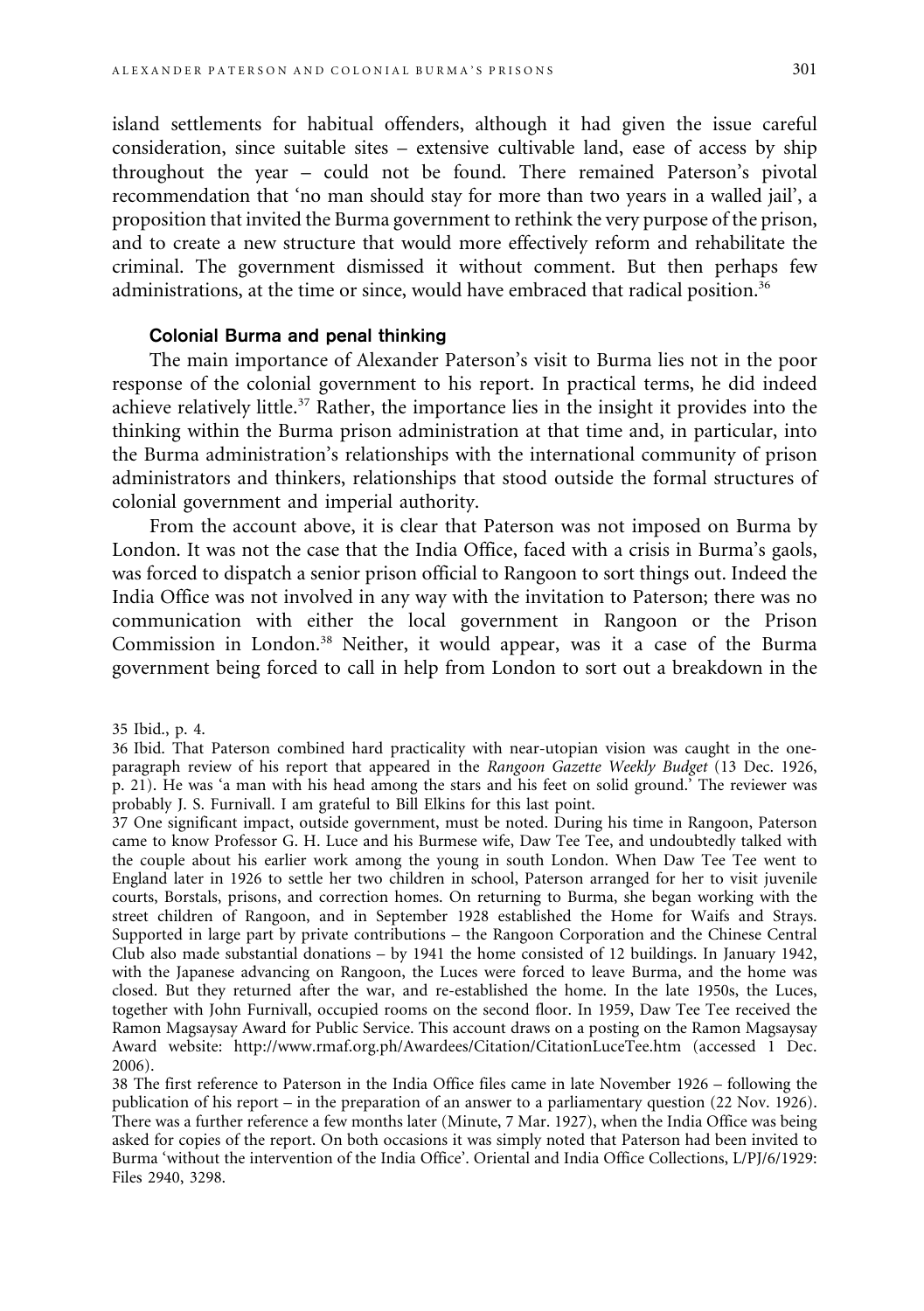local prison administration: not least, there was no such failure, demanding such an intervention.<sup>39</sup> Rather the idea to invite Paterson to Burma to offer advice on gaol conditions in the province almost certainly came from the Burma prison administration itself. And indeed it is possible to identify the point at which the idea may have arisen, the occasion on which the initial contacts between the prison commissioner and Burma's senior prison officials were made. As noted earlier, in 1924, the Inspector General of Prisons, Burma, Major P. K. Tarapore, took the opportunity of leave in Europe to examine prison administration in England. He surely met Paterson. Then in August 1925, the International Penitentiary Congress, a gathering of prison administrators and penologists from across the world, which took place once every five years, was held in London. Alexander Paterson was, of course, a prominent presence in the proceedings. The Burma delegate, part of the British India delegation, was not Major Tarapore, but his immediate predecessor as Inspector General, Lt.-Col. H. H. G. Knapp, now retired.<sup>40</sup> He too surely met Paterson. Just three months later, Paterson arrived in Rangoon.

On prison matters, Paterson and Knapp – and almost certainly Tarapore as well – were of similar minds. As noted earlier, as Inspector General of Prisons, Knapp had stated in public that he was sceptical 'as to the possibility of reforming [the Burmese] criminal] within the walls of a jail', and that the 'direction of prison reform should have as its aim the closing of jails rather than the building of more of these costly institutions'. Such beliefs were parallel to Paterson's. In inviting the Commissioner to Burma, therefore, Knapp and Tarapore were seeking to strengthen their position in some way. There were two possible circumstances. Perhaps Knapp and Tarapore were in conflict with the local government or with their subordinates in the Burma prison administration over some major aspect of prison policy or practice in the province, and were bringing in Paterson to make sure their views would prevail. But this is unlikely. There is no evidence of such a rift, and to judge by the local government's response to the Paterson report, this was a strategy that was unlikely to succeed. The more probable circumstance was that, having advanced their radical views - and it was undeniably radical for the Inspector General of Prisons to argue, in effect, that the prison was a failing institution – Knapp and Tarapore were now seeking to explore these views further, guided by a major authority in prison thinking. Paterson was to be a mentor, who would strengthen their understanding.

If this was indeed the sequence of events, then from where did the radical impulse that took hold of Knapp, in particular, arise? Part of the answer undoubtedly lies in the

40 Actes du Congrès Pénitentiaire International de Londres, Août 1925 (Berne: Bureau de la Commission Pénitentiaire Internationale, 1927), vol. 1b, p. 27.

<sup>39</sup> I have been unable to find a file in the National Archives Department in Yangon, concerned with the Paterson visit, to substantiate this point. With regard to the London materials, Sir Alexander Paterson's personnel files at the Prison Commission (now held at The National Archives, Kew, HO 45/21687) contained one file, 'Mr. Paterson's visit to Burma'. Sadly, that file was destroyed when the records were moved from the Home Office to Kew. No sinister motive is imputed; it is far more likely that the Home Office weeder simply saw the file as having no historical value. But the silence of the archives in Rangoon and London means that the account to be given above as to who first thought of inviting Paterson and who made the first contacts with  $\lim$  – and these are not narrow details but important elements in the main argument - remains conjecture.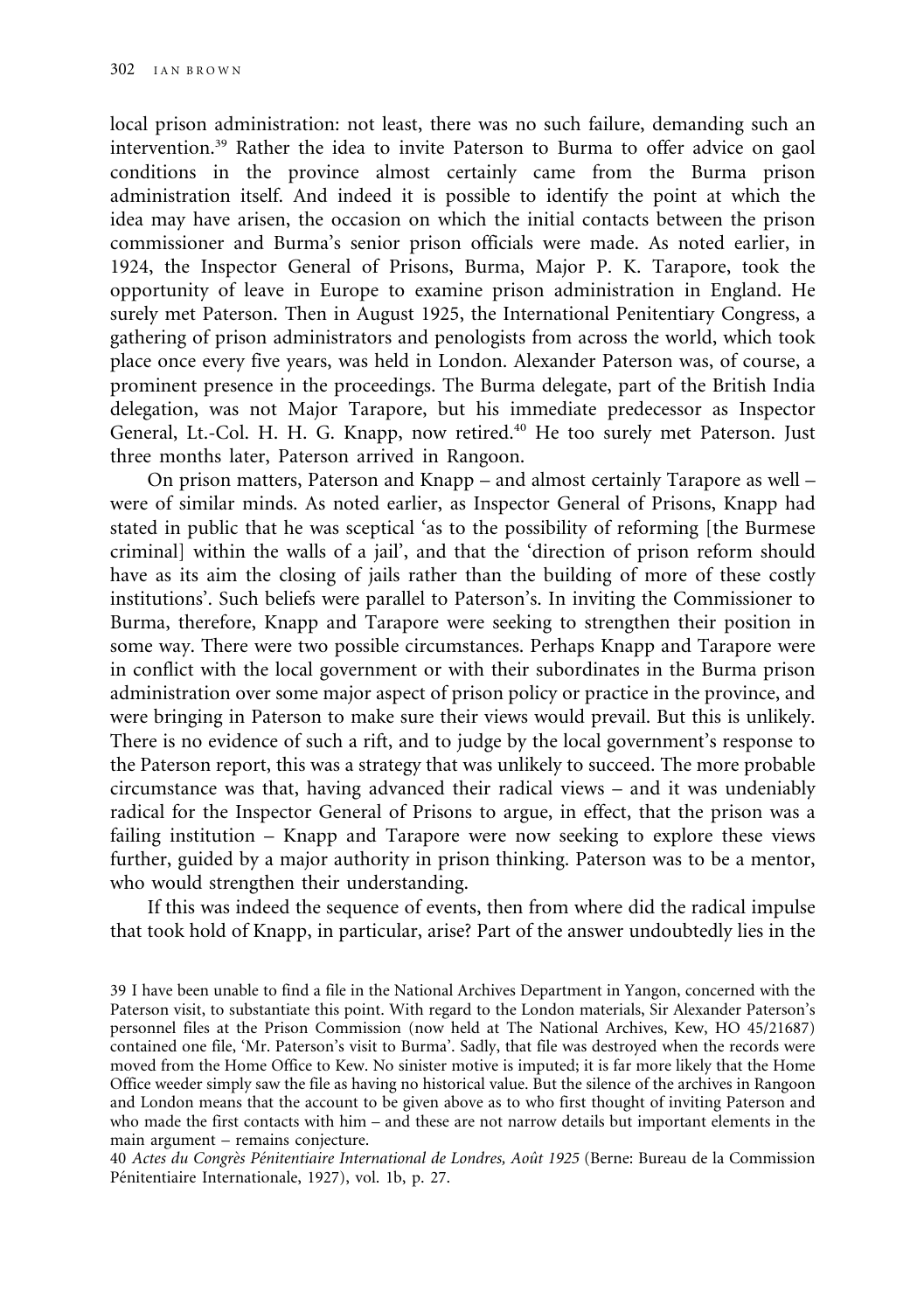character of the Inspector General. But I wish to focus here on a crucial structural factor. The Inspector General of Prisons in colonial Burma was invariably a member of the Indian Medical Service (IMS), holding a military commission. In other words, he was an army surgeon. Almost all prison superintendents, from whose ranks the Inspector General was usually appointed, were also army surgeons. The purpose of this structure, which was applied across British India, was to provide a major part of the medical reserve for the army. An army naturally requires a far larger medical establishment when fighting than during peacetime; yet during periods of peace, it must maintain the full complement in reserve, ready to be mobilised at short notice. In British India, this had long been secured by reallocating army surgeons to civilian positions during peacetime. They supervised dispensaries, staffed medical schools and research institutes, took charge of the sanitary administration, and ran civil hospitals, mental asylums, and prisons. In 1910, roughly three-fifths of the IMS establishment was allocated to civilian positions.<sup>41</sup>

To entrust the running of the prisons, and indeed the most senior position in the prison administration, to army surgeons on reserve, was controversial. Paterson was certainly critical, arguing that the 'superintendence of a jail is a highly technical piece of work, a skilled profession in itself, and cannot be performed ... by men wholly untrained for it'.<sup>42</sup> He called for the connection with the Indian Medical Service to be severed, and the creation of a fully separate, properly trained and experienced, prison administration. Evidence taken by the Indian Jails Committee of 1919–20 had also been critical.<sup>43</sup> It was reported that many IMS officers, for whom being superintendent of the local gaol was just one of many responsibilities, carried out their prison work in a perfunctory manner. They merely signed a few documents without thought or question, made an occasional tour of their gaol, and carried out a hurried examination of the more serious cases in the prison hospital. Most of their prison work required the presence of an interpreter, which isolated the superintendents still further from the day-to-day running of their gaols. Some IMS officers positively disliked their prison work because it brought them more responsibility for only a small lift in salary, while preventing them from working in potentially lucrative private practice, or because they felt in some way tainted by the association with prisons and convicts. Finally, one witness to the Indian Jails Committee reported that an IMS officer seen to be ineffective in his medical work was likely to be shipped out to run a gaol. The prison administration in British India was a dumping ground.

43 Arnold, Colonizing the body, pp. 101-2.

<sup>41</sup> It followed that when the medical reserve was mobilised on the outbreak of hostilities, the civilian institutions in which the army surgeons had been deployed found themselves stripped of their senior staff. During World War I, a number of Burma prison superintendents were recalled to military duty; see, for example, RPAB, 1917, p. 17. Major Tarapore, IMS, who had become superintendent of the central gaol in Mandalay in July 1914, was returned to military service the following October, and he remained with the army until March 1920; India Office List, 1928; David Arnold, Colonizing the body: State medicine and epidemic disease in nineteenth-century India (Berkeley: University of California Press, 1993), p. 62.

<sup>42</sup> Paterson, Report on the prevention of crime, pp. 53-4. As noted above, Paterson's further concerns here were that these medical men were, in most cases, running a prison on a part-time basis, 'a few spare hours', and that they were being appointed to the position of prison superintendent, part-time, 'by the mere accident of their being Civil Surgeon in the area'.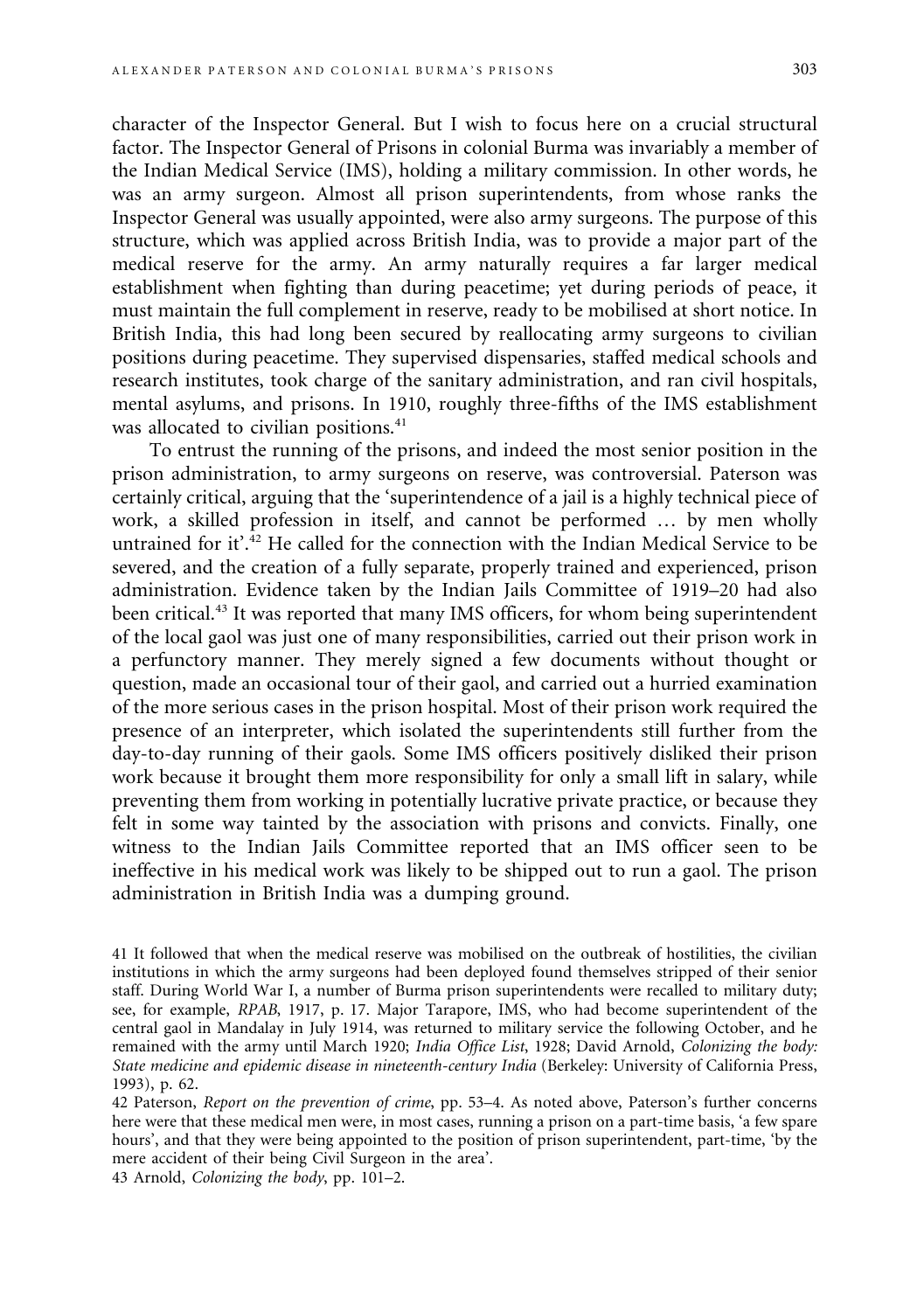But there were also IMS officers who were undoubtedly attracted to prison administration. The Indian Jails Committee heard that prison provided considerable, interesting, clinical work and, perhaps more importantly, excellent opportunities for carrying out research, notably in the field of preventive medicine. The committee also heard – in evidence from the Madras Inspector General of Prisons – that the IMS officer was 'peculiarly suited' to running a gaol. 'He is a trained scientist with expert knowledge in military law, organization, administration, sanitation, psychiatry and tropical medicine.<sup>'44</sup>

Perhaps there was a further, broader, consideration. Trained and experienced in one field, in moving into prison administration, the army surgeons – at least those who took their new responsibilities seriously, took charge of a major gaol such as Rangoon or Insein, or rose to the position of inspector general of prisons – had to develop a new expertise and to learn a quite different discipline. That circumstance shaped their administration of Burma's prisons in three ways. The prison authorities in Burma, reflecting their medical background, paid considerable attention to the physical health of inmates, and indeed achieved a marked reduction in prison mortality by the final decades of colonial rule.<sup>45</sup> Second, and of greater importance here, coming into prison administration, the army surgeon-prison superintendent was perhaps more likely to ask basic questions when exercising his new expertise. 'With what object do we put men into prison?', asked Major Knapp, MA, MD, IMS, in the annual report of the Burma prison administration for 1922.<sup>46</sup> That was a question far less likely to be raised by a senior prison official whose entire career had been built in a prison administration, at least not in public and so directly. Nor was the latter likely to provide Knapp's response that prison reform should seek the closing of prisons. Third, IMS officers sent to run Burma's prisons honed their new expertise  $-$  in much the way as medical men  $-$  by reading the specialist literature, attending and by calling in 'consultants'.<sup>47</sup> Burma's conferences and congresses, prison administration was tied into international networks of prison practice and thinking.

In colonial Southeast Asia, such integration was common. It is interesting to note, for example, that the 1925 International Penitentiary Congress - when Knapp met Paterson – was also attended by the Assistant Director of the Philippine prison administration, the Attorney-General of the Straits Settlements, a first secretary from the Siamese Legation in London, and a former Director General of prisons in the

<sup>44</sup> Quoted in Arnold, Colonizing the body, pp. 101-02.

<sup>45</sup> I have considered this point at length in Ian Brown, 'Death and disease in the prisons of colonial Burma', in Medicine in Myanmar: The colonial era, ed. Monique Skidmore, forthcoming.

<sup>46</sup> RPAB, 1922, p. 14.

<sup>47</sup> On occasion, the inspector general's professional reading surfaced in the annual reports. That for 1885 included references to an article by the Honourable Mr Justice Stephen, 'Variations in the punishment of crime', that had appeared in a recent issue of the Nineteenth Century, and to The punishment and prevention of crime by Sir Edmund Du Cane, the first chairman of the Prison Commission, that had been published that same year: RPAB, 1885, pp. 6-7. Senior Burma officials were sent to India-wide gatherings - Major Tarapore attended the second Conference of Inspector-Generals of Prisons, held at Oolacamund, Madras, in Oct.-Nov. 1925; RPAB, 1925, p. 28 and, of course, there was a Burma representative at the International Penitentiary Congress in London in August 1925.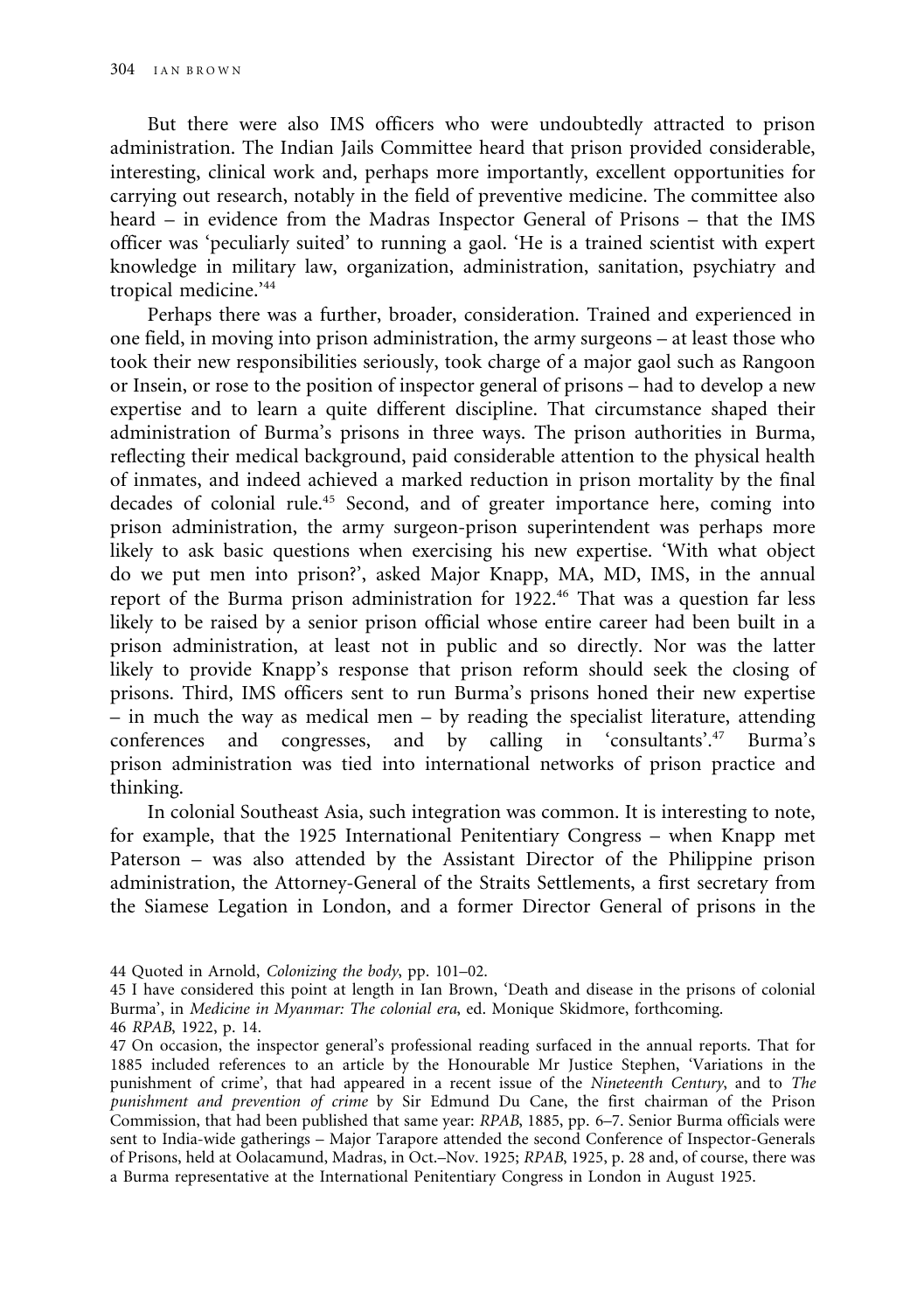Netherlands East Indies.<sup>48</sup> In her study of the prison system of the Netherlands East Indies in the final decades of colonial rule, Anne Marie Christien Bruinink-Darlang refers to the 'cosmopolitan mentality' of many of the Dutch prison officials of that time, their interest in new ideas.<sup>49</sup> These were often stimulated, she argues, by visits to prison administrations in the United States, China, and Japan as they made their way to the Netherlands on leave. Interestingly, she also argues that in the reform of its prison administration in this period, the Netherlands East Indies was often two decades or more ahead of the Netherlands itself, for example, in the classification of inmates, in the establishment of a separate institution for young offenders, and in the provision of training courses for prison officials. The colonial prison administration, she suggests, had more freedom to experiment than its metropolitan counterpart.

The prison administration in the American Philippines - largely Filipinised by the 1920s – kept closely in touch with prison practice and thinking in the United States. Its directors and assistant directors frequently crossed the Pacific to inspect American gaols, and to attend and address annual meetings of the American Prison Association.<sup>50</sup> Some progressive American thinking came back across the Pacific, perhaps most clearly seen in the establishment of the Iwahig Penal Colony, on the island of Palawan, in 1904. Iwahig was run principally by the convicts themselves – there were astonishingly few non-convict officials and no guards – taking as its model the George Junior Republic, 'a reformatory school for delinquent and wayward children' in upstate New York.<sup>51</sup> The Philippine prison administration was tied into international networks of prison practice and thinking in a further, distinctly unusual, manner. For the marked number of overseas visitors who came to Manila in the 1920s, arriving on the tourist liners that now called regularly at the port, Manila's prison, Bilibid, was a major attraction on the city tour.<sup>52</sup> Stationed on a gallery built on the roof of the prison's central tower, the visitors came to watch the retreat at the end of the inmates' working day, a routine that included an impressive display of mass gymnastics and a performance by the Bilibid band. That exposure, although clearly superficial, projected Bilibid as a progressive institution, and thus it became an element in the Philippine administration's alignment with modern prison thinking.<sup>53</sup>

53 The complimentary comments of Bilibid's visitors were proudly reported. 'Best discipline and spirit have yet seen in a prison' (Congressman M. G. Maas); 'Wonderful discipline and a credit to the country' (Louis G. Clook), 'I came from a prison city but your prison is far superior to ours' (Paul R. Clark):

<sup>48</sup> Actes du Congrès Pénitentiaire International de Londres, vol. 1b, pp. 30, 31, 32. There was no representative of the French Indo-China prison administration at the London congress.

<sup>49</sup> Anne Marie Christien Bruinink-Darlang, Het penitentiair stelsel in Nederlands-Indie van 1905 tot 1940 [The penal system of the Netherlands East Indies from 1905 till 1940] (Alblasserdam: Kanters, 1986), p. 417.

<sup>50</sup> For example, the then Director of Prisons, Manila, Waller H. Dade, MD, addressed the 1916 Congress of the American Prison Association, held in Buffalo, on the 'Prison system of the Philippines': text in the National Archives of the United States at College Park, RG 350, 6281-16. As noted above, the then Assistant Director, Manuel Alzate, attended the international congress in London in 1925.

<sup>51</sup> Michael Salman, "'Nothing without labor": Penology, discipline, and independence in the Philippines under United States colonial rule, 1898–1914', in Discrepant histories: Translocal essays on Filipino cultures, ed. Vicente L. Rafael (Philadelphia: Temple University Press, 1995), pp. 119-20; and, John Lewis Gillin, Taming the criminal: Adventures in penology (New York: Macmillan, 1931), pp. 54-61. 52 Annual report of the Governor General Philippine Islands, 1924 (Washington, DC: Government Printing Office, 1926), p. 165; Gillin, Taming the criminal, pp. 45-6.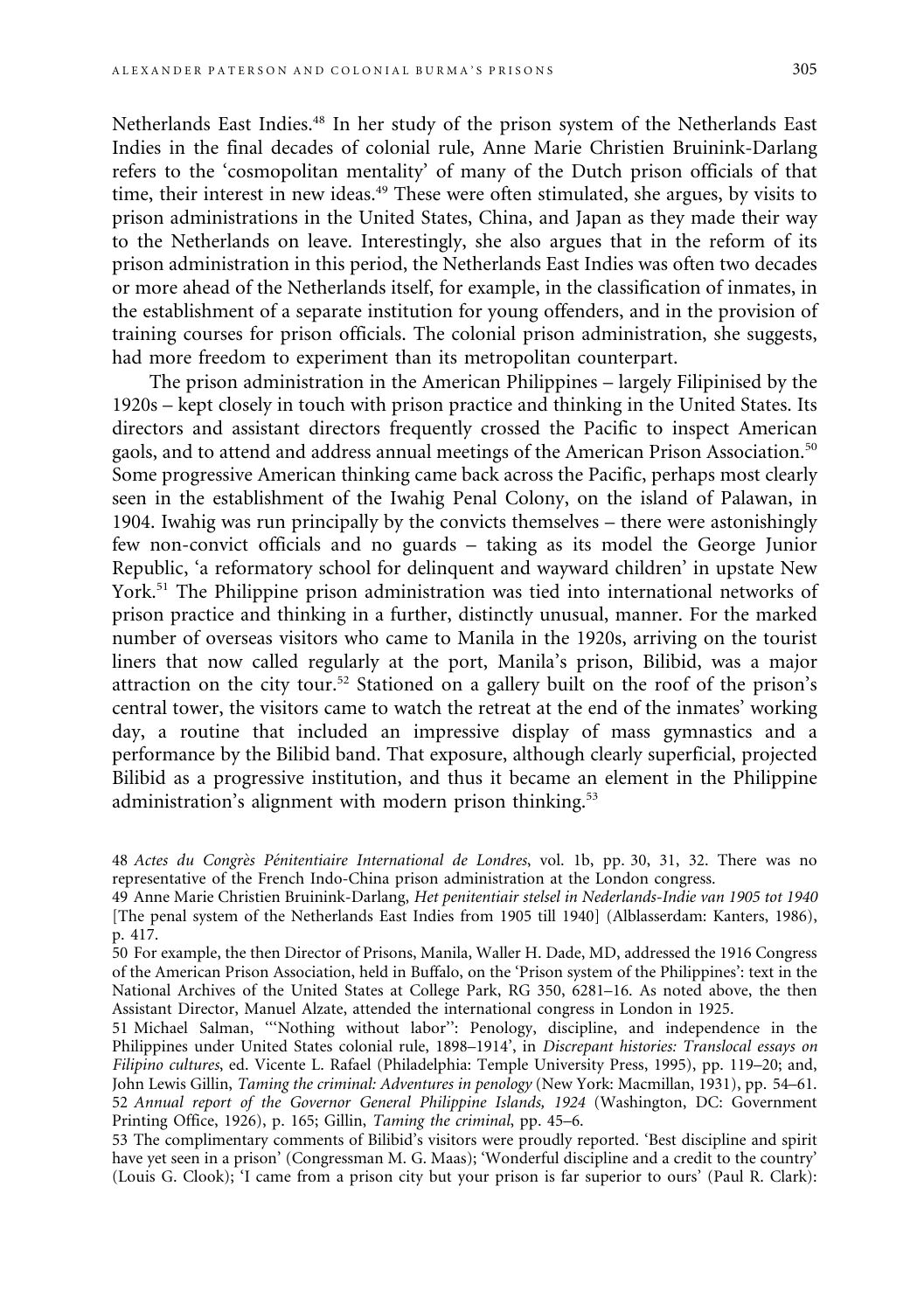#### The prison and colonial rule

A prison regime reflects the society in which it is embedded - or perhaps more accurately it reflects the political imperatives and societal perceptions, even on occasion the economic requisites, of those who rule. It is for this reason that the prison is so revealing of broader social and political structures, and that the distinguishing detail and direction of a prison regime can capture so effectively the ambitions, interests, and understandings of the ruling elite. The penal regime in French-ruled Vietnam, taking an example from colonial Southeast Asia, was defined in large part by the fact that the prison there became a major battleground in the struggle between French repression and Vietnamese anti-colonialism.<sup>54</sup> For the Indo-Chinese Communist Party, the prison provided opportunities for political education and for constructing a revolutionary organisation, while a term of imprisonment for some revolutionary act, and the status of 'political prisoner', could confer on an individual great prestige within the movement and among the broader population. The prison thus had a central role in fostering Vietnamese political consciousness and organisation under French rule. For the French administration, seeing the prison as a battleground, as an instrument to break its nationalist opponents, closed off any thought of using the prison regime to reform and rehabilitate the criminal. In his fine study of imprisonment in colonial Vietnam, Peter Zinoman has argued that 'one of the most remarkable aspects of the prison system in French Indochina was its utter failure to deploy disciplinary practices' - the concept of recasting the character of the criminal by means of discipline.<sup>55</sup> He explains this failure in terms of:

[the persisting influence of] preexisting Sino-Vietnamese carceral traditions in which discipline [to reform the criminal character] played only a minor role ... [the fact that the prison in colonial Vietnam evolved directly out of the prisoner-of-war camp, an institution that was repressive, not corrective ... [an assertion that] the essentially racist orientation of the colonial state [and] the growth of a conviction in nineteenth-century French criminology that some lawbreakers were innately incorrigible, discouraged belief in the value or indeed the feasibility of employing discipline to modify the behavior of non-European lawbreakers [and finally] the extremely tightfisted character of the colonial state and its stubborn refusal to provide the resources necessary for the creation of a truly disciplinary penal system.<sup>56</sup>

55 Zinoman, The colonial Bastille, p. 16; but see also Peter Zinoman, 'The history of the modern prison and the case of Indochina', in Figures of criminality in Indonesia, the Philippines, and colonial Vietnam, ed. Vicente L. Rafael (Ithaca, NY: Cornell University, Southeast Asia Program, 1999), p. 161, for a more circumspect statement of this point. As noted earlier, there was no representative of French Indo-China at the International Penitentiary Congress, the principal international forum for the discussion of prison administration and practice, in London in 1925.

56 Zinoman, The colonial Bastille, pp. 16–17.

Annual report of the Governor General of the Philippine Islands, 1927 (Washington, DC: United States Government Printing Office, 1928), p. 232.

<sup>54</sup> Dramatically so in the early 1930s, which saw a huge wave of arrests and imprisonment in the wake of the depression-era rebellions. Between 1929 and 1932, the prison population in Vietnam increased by 75%. In 1933, the French League for the Rights of Man put the number of political prisoners in Indo-China at about 10,000. Peter Zinoman, The colonial Bastille: A history of imprisonment in Vietnam, 1862-1940 (Berkeley: University of California Press, 2001), pp. 204-6.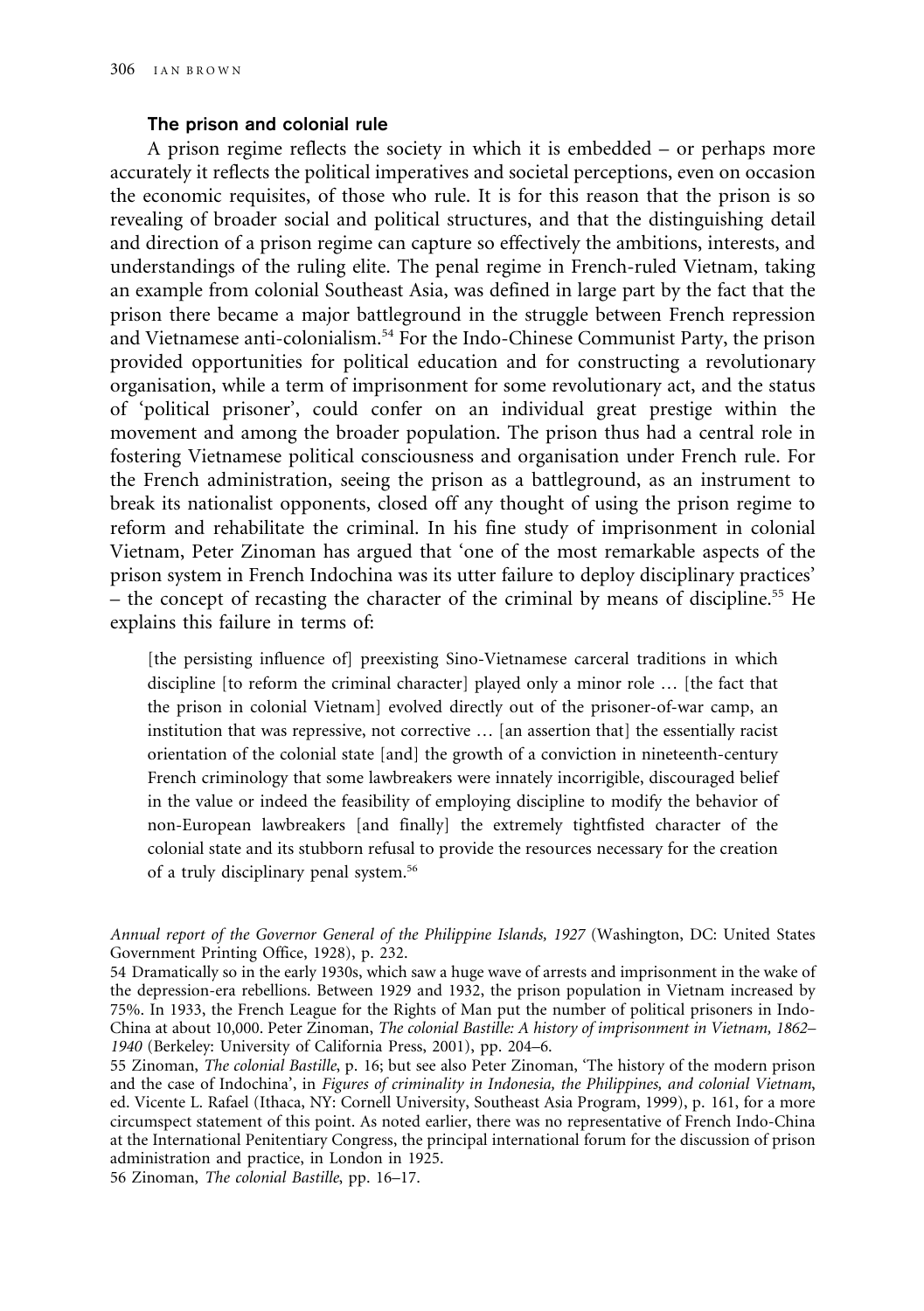But by the 1920s, and certainly the early 1930s, the context here was the fierce struggle between French rule and Vietnamese political consciousness, in which the prison was centre stage.

The prison in British Burma was not a political battleground. This surely reflected the fact that there was no sustained violent challenge to the colonial regime in Burma to compare with that in French-ruled Vietnam in the 1920s and 1930s. Burma's nationalist leadership was part of the colonial administration, not engaged in a violent conflict with it. There were relatively few political prisoners, and many of those were Indian nationalists serving their sentence in a Burma gaol. And although there was a wave of arrests in the wake of the Hsaya San rebellion at the beginning of the 1930s, there were few 'professional revolutionaries' among the hundreds sent to prison – in contrast to Vietnam – but overwhelmingly the rural dispossessed who had been caught up in the rising. No tight-knit revolutionary organisation was rebuilt in Burma's gaols in the 1930s, again in contrast to Vietnam.

The 'default' position in Burma's prison regime was still repressive. But it was a repression shaped principally by British perceptions, first, of Burmese 'criminality', and second, perhaps as important, of the 'criminal classes', a concept that clearly applied far beyond colonial Burma. A central British observation, frequently made, was that Burma was 'the most criminal province' in British India.<sup>57</sup> At a simple level, this was no more than a statement of some basic statistical data, for, as noted earlier, colonial Burma was sending a much greater proportion of its population to prison than other Indian provinces. But the observation had a deeper resonance, as 'Burma is the most criminal province in British India' could easily become, by implication, 'the Burmese are the most criminal people in British India'. This need not be a racial argument, and in fact commonly was not. The Burmese were highly criminal, the argument ran, not by nature but because of the specific social and economic, perhaps administrative and political, circumstances in which they found themselves. Thus the report of a government committee appointed in 1923 to examine the causes of a recent increase in violent crime in rural Burma identified as an important long-term circumstance 'a loss of moral and religious instruction in the training of the young'.<sup>58</sup> This had arisen with the decline in the provision of traditional monastic education under British rule and the growing popularity of state-aided lay schools. The classic colonial study of the Burmese people by Fielding Hall explained soaring criminality explicitly in terms of circumstance:

Certain forms of crime are very rife in Burma. The villages are so scattered, the roads so lonely, the amount of money habitually carried about so large, the people so habitually careless, the difficulty of detection so great, that robbery and kindred crimes are very common ... Under like conditions the Burman is probably no more criminal and no less criminal than other people in the same state of civilization. Crime is a condition caused by opportunity, not by an inherent state of mind...<sup>59</sup>

<sup>57</sup> See, for example, the Resolution on the prison administration report for 1915, p. 1.

<sup>58</sup> Report of the Crime Enquiry Committee, 1923 (Maymyo: Government Branch Press, 1923), p. 22.

<sup>59</sup> H. Fielding Hall, The soul of a people (London: Macmillan, 1904), p. 100.